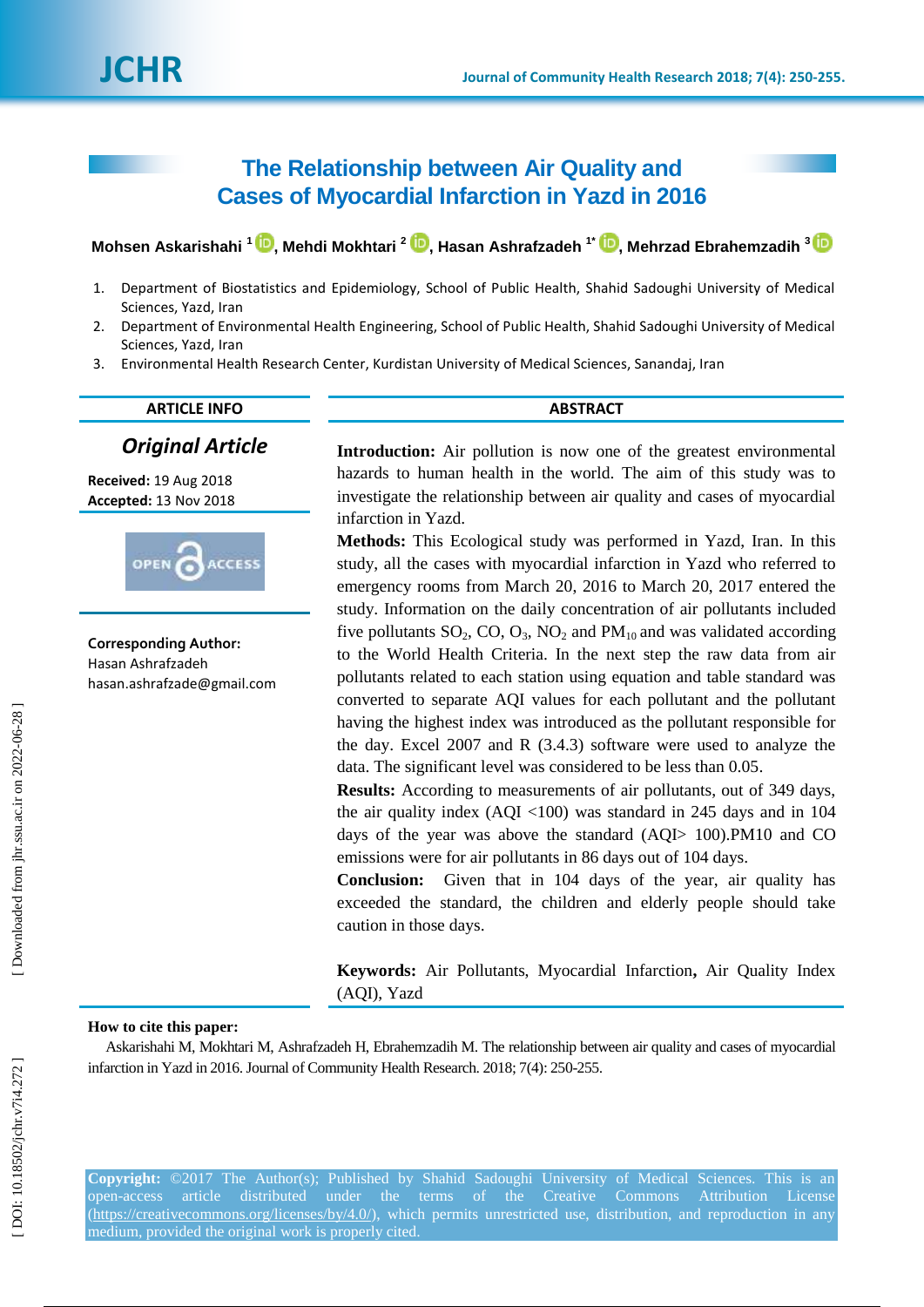# **Introduction**

Air pollution is now one of the greatest environmental hazards to human health in the world  $(1)$ . According to the definitions, air pollution includes an increase in the heterogeneous mixture of gases, liquids and particulate matter, which include carbon monoxide, nitrogen oxides, sulfur dioxide, ozone, suspended particles with a diameter of less than 10 μg / m3 ( $PM_{10}$ ) and very small particles with a diameter of less than 2.5  $\mu$ g / m3 (PM<sub>2.5</sub>)<sup>(2)</sup>.

High concentrations of air pollutants are associated with hospitalization due to the progression and exacerbation of cardiovascular disease <sup>(3)</sup>. According to the World Health Organization (WHO), in 2012, 3.7 million deaths were attributed to air pollution $(4)$ .

Environmental pollution is one of the dangers that is due to urbanization, rapid population growth, industrial development in an unstructured way, lack of precise control over pollutants and increasing fossil fuels which results in ecosystem changes, environmental degradation, economic losses, climate fluctuations and air pollution, in which air pollution is more and more overlooked <sup>(5)</sup>. Although environmental pollutants are the most commonly used in these studies, Gaseous pollutants such as nitrogen dioxide (NO <sup>2</sup>), sulfur dioxide (SO <sup>2</sup>), ozone (O <sup>3</sup>) and carbon monoxide (CO) have also a direct impact on the increase in mortality rates. Hence, the effects of this pollutant are discussed extensively <sup>(6)</sup>.

Nowadays, many important cities of Iran have the problem of poor air quality status and dusty phenomena. Statistics show that in many metropolitan areas air quality exceeded the limit set by the World Health Organization  $(7)$ . One of the most important and effective measures to control air quality is determining the actual amount of pollutants and describing the air quality compared to standard conditions which can be used as indicators of air quality  $^{(8)}$ .

The results of Kermani et al . study showed that in the cities of Tehran, Tabriz, Mashhad, Urmia, Ahvaz and Arak, the air quality index has been the standard Environmental Protection Agency of Iran's in 341, 139, 347, 28, 162 and 81 days of the year respectively. All of the cities have been responsible

for the particle of the major pollutant<sup>(9)</sup>. Mokhtari et al . in assessing the air quality index and health risks associated with  $PM_{10}$ ,  $PM_{2.5}$ , and  $SO_2$  in the air of Yazd concluded that unhealthy quality of air in Yazd in some days of the year could result from fuel combustion, wind, dust and air dry <sup>(10)</sup>. The main purpose of this research determied the air quality of Yazd using the air quality index and its relation with cases of myocardial infarction in Yazd in one year from March 20, 2016 to March 20, 2017 using a negative binomial regression model .

# **Methods**

This Ecological study was performed in Yazd, Iran. In this study, all the cases with myocardial infarction who referred to emergency rooms of Shahid Sadoughi hospitals, Rahnemoun, Martyrs of Mehrab and Afshar in one year from March 20, 2016 march 20 to March 20, 2017 March 20 entered the study. . A total of 970 myocardial infarction occurred with an average of 2.78 and a standard deviation of 2.57. Information was on the daily concentration of air pollutants, including five pollutants  $SO_2$ ,  $CO$ ,  $O_3$ ,  $NO_2$ , and  $PM_{10}$ . This information was received by referring to Yazd Environmental Protection Agency in one year from March 20, 2016 to March 20, 2017. Since the online station in Yazd just a sampling of the air pollution index in Student Boulevard was active in this study required data has been received from an air monitoring station. At the next step raw data of air pollution in each station converted to AQI index for each pollutant by using equation  $1^{(11)}$ .

Equation 1:

$$
\mathbf{I}_p = \frac{\mathbf{I}_{Hi} - \mathbf{I}_{Lo}}{BP_{Hi} - BP_{Lo}} (C_p - BP_{Lo}) + \mathbf{I}_{Lo}.
$$

Where  $I_p$  = the index for pollution p  $C_p =$ the truncated concentration of pollutant p

 $BP_{HI}$  = the concentration breakpoint that is greater than or equal to  $C_p$ 

 $BP<sub>L0</sub>$  = the concentration breakpoint that is less than or equal to  $C_p$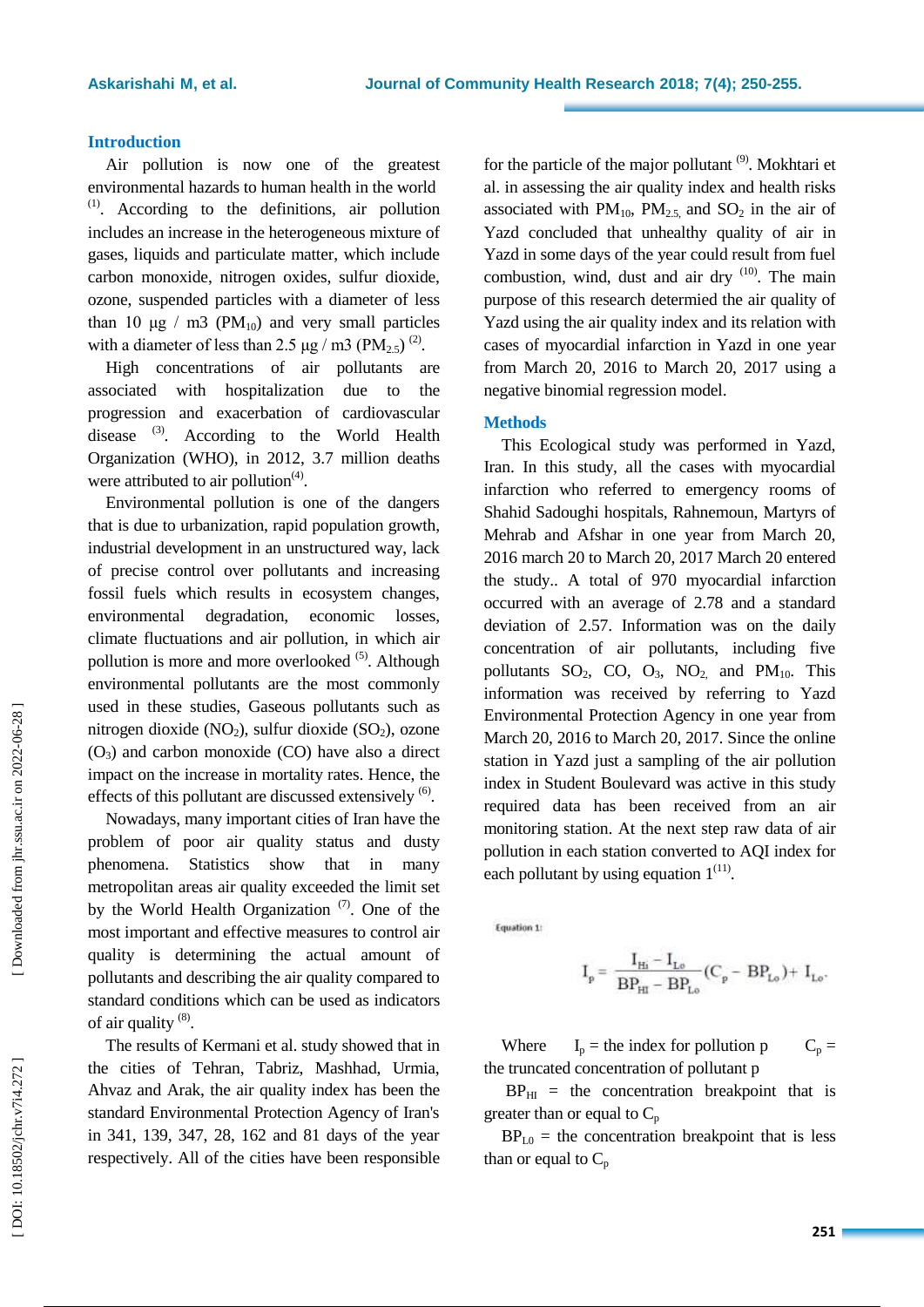|                                      |             | $I_{Hi}$ = the AQI value corresponding to BP <sub>Hi</sub> ,<br>$I_{L0}$ = the AQI value corresponding to BP <sub>L0</sub><br>The Air Quality Index was coded into six<br>categories according to the table. Code 1: Good air<br>quality level, Code 2: Moderate Code 3: Unhealthy<br>for Sensitive Groups, Code 4: unhealthy, Code 5:<br>Very unhealthy and code 6 is a hazardous level of<br>air quality. Statistically, the frequency of myocardial<br>infarction in one day is a discrete variable <sup>(11)</sup> .<br>It is better to model numerical data and use | distributions for discrete variables such as Poisson<br>distribution or negative binomials $(12)$ . In the Poisson<br>regression, due to the excessive skewness of the<br>numerical data, there is no equality of mean and<br>variance condition $(13)$ . It causes overdispersion in the<br>model. To solve the problem of the over-dispersion<br>of data, alternatives such as negative binomial<br>regression are presented $^{(14)}$ . Excel 2007 and R (3.4.3)<br>software were used to analyze the data. The<br>significant level was considered to be less than 0.05. |                  |                                                                                                                                                                                                                                                                                                                                                                                                                                                                                                         |                         |                                 |                             |  |
|--------------------------------------|-------------|--------------------------------------------------------------------------------------------------------------------------------------------------------------------------------------------------------------------------------------------------------------------------------------------------------------------------------------------------------------------------------------------------------------------------------------------------------------------------------------------------------------------------------------------------------------------------|------------------------------------------------------------------------------------------------------------------------------------------------------------------------------------------------------------------------------------------------------------------------------------------------------------------------------------------------------------------------------------------------------------------------------------------------------------------------------------------------------------------------------------------------------------------------------|------------------|---------------------------------------------------------------------------------------------------------------------------------------------------------------------------------------------------------------------------------------------------------------------------------------------------------------------------------------------------------------------------------------------------------------------------------------------------------------------------------------------------------|-------------------------|---------------------------------|-----------------------------|--|
|                                      |             |                                                                                                                                                                                                                                                                                                                                                                                                                                                                                                                                                                          | <b>Table 1.</b> Breakpoints for the $AQI(11)$                                                                                                                                                                                                                                                                                                                                                                                                                                                                                                                                |                  |                                                                                                                                                                                                                                                                                                                                                                                                                                                                                                         |                         |                                 |                             |  |
| and this                             | equal       | <b>These Breakpoints</b>                                                                                                                                                                                                                                                                                                                                                                                                                                                                                                                                                 |                                                                                                                                                                                                                                                                                                                                                                                                                                                                                                                                                                              |                  |                                                                                                                                                                                                                                                                                                                                                                                                                                                                                                         |                         |                                 |                             |  |
| category                             | this AQI    | NO <sub>2</sub>                                                                                                                                                                                                                                                                                                                                                                                                                                                                                                                                                          | SO <sub>2</sub>                                                                                                                                                                                                                                                                                                                                                                                                                                                                                                                                                              | CO               | <b>PM10</b>                                                                                                                                                                                                                                                                                                                                                                                                                                                                                             | PM2.5                   | O <sub>3</sub>                  | O <sub>3</sub>              |  |
|                                      | <b>AQI</b>  | (ppb)<br>1-hour                                                                                                                                                                                                                                                                                                                                                                                                                                                                                                                                                          | (ppb)<br>1-hour                                                                                                                                                                                                                                                                                                                                                                                                                                                                                                                                                              | (ppm)<br>8-hour  | $(\mu g/m3)$<br>24-hour                                                                                                                                                                                                                                                                                                                                                                                                                                                                                 | $(\mu g/m3)$<br>24-hour | (ppm)<br>$1$ -hour <sup>1</sup> | (ppm)<br>8-hour             |  |
| Good                                 | $0 - 50$    | $0 - 0.053$                                                                                                                                                                                                                                                                                                                                                                                                                                                                                                                                                              | $0 - 0.034$                                                                                                                                                                                                                                                                                                                                                                                                                                                                                                                                                                  | $0.0 - 4.4$      | $0 - 54$                                                                                                                                                                                                                                                                                                                                                                                                                                                                                                | $0.0 - 12.0$            | $\sim$                          | $0.000 -$                   |  |
| Moderate                             | $51 - 100$  | $0.054 - 0.1$                                                                                                                                                                                                                                                                                                                                                                                                                                                                                                                                                            | $0.035 - 0.144$ 4.5 - 9.4                                                                                                                                                                                                                                                                                                                                                                                                                                                                                                                                                    |                  | $55 - 154$                                                                                                                                                                                                                                                                                                                                                                                                                                                                                              | $12.1 -$<br>35.4        |                                 | 0.054<br>$0.055 -$<br>0.070 |  |
| Unhealthy<br>for Sensitive<br>Groups | $101 - 150$ | $0.101 - 0.36$                                                                                                                                                                                                                                                                                                                                                                                                                                                                                                                                                           | $0.145 - 0.224$ 9.5 - 12.4                                                                                                                                                                                                                                                                                                                                                                                                                                                                                                                                                   |                  | $155 - 254$                                                                                                                                                                                                                                                                                                                                                                                                                                                                                             | $35.5 -$<br>55.4        | $0.125 -$<br>0.164              | $0.071 -$<br>0.085          |  |
| Unhealthy                            | $151 - 200$ | $0.361 - 0.64$                                                                                                                                                                                                                                                                                                                                                                                                                                                                                                                                                           | $0.225 - 0.304$ 12.5 -                                                                                                                                                                                                                                                                                                                                                                                                                                                                                                                                                       | 15.4             | $255 - 354$                                                                                                                                                                                                                                                                                                                                                                                                                                                                                             | $55.5 -$<br>150.4       | $0.165 -$<br>0.204              | $0.086 -$<br>0.105          |  |
| Very<br>unhealthy                    | $201 - 300$ | $0.65 - 1.24$                                                                                                                                                                                                                                                                                                                                                                                                                                                                                                                                                            | $0.305 - 0.604$                                                                                                                                                                                                                                                                                                                                                                                                                                                                                                                                                              | $15.5 -$<br>30.4 | $355 - 424$                                                                                                                                                                                                                                                                                                                                                                                                                                                                                             | $150.5 -$<br>250.4      | $0.205 -$<br>0.404              | $0.106 -$<br>0.200          |  |
| Hazardous                            | $301 - 400$ | $1.25 - 1.64$                                                                                                                                                                                                                                                                                                                                                                                                                                                                                                                                                            | $0.605 - 0.804$                                                                                                                                                                                                                                                                                                                                                                                                                                                                                                                                                              | $30.5 -$<br>40.4 | $425 - 504$                                                                                                                                                                                                                                                                                                                                                                                                                                                                                             | $250.5 -$<br>350.4      | $0.405 -$<br>0.504              | (2)                         |  |
| Hazardous                            | $401 - 500$ | $1.65 - 2.04$                                                                                                                                                                                                                                                                                                                                                                                                                                                                                                                                                            | $0.805 - 1.004$                                                                                                                                                                                                                                                                                                                                                                                                                                                                                                                                                              | $40.5 -$<br>50.4 | $505 - 604$                                                                                                                                                                                                                                                                                                                                                                                                                                                                                             | $350.5 -$<br>500.4      | $0.505 -$<br>0.604              | (2)                         |  |
| should be reported.                  |             | <sup>1</sup> Areas are generally required to report the AQI<br>based on 8-hour ozone values. However, there are<br>a few numbers of areas where an AQI based on 1-<br>hour ozone values would be more precautionary. In<br>these cases, in addition to calculating the 8-hour<br>ozone index value, the 1-hour ozone value may be<br>calculated, and the maximum of the two values<br>Two 8-hour O3 values do not define higher AQI<br>values $( \geq 301)$ . AQI values of 301 or higher are<br>calculated with 1-hour O3 concentrations.                               |                                                                                                                                                                                                                                                                                                                                                                                                                                                                                                                                                                              | <b>Results</b>   | In this study, a total of 970 myocardial<br>infarction occurred with an average of 2.78 and a<br>standard deviation of 2.57. Table 2 and Figure 1<br>show the air quality of Yazd for the whole year and<br>four seasons of the year according to the air quality<br>index in each of the classes regarding percentage<br>and day. According to measurements of air<br>pollutants in 349 days, air quality was observed<br>standard(AQI<100)in 245 days and i it was above<br>the standard in 104 days. |                         |                                 |                             |  |
| 252                                  |             |                                                                                                                                                                                                                                                                                                                                                                                                                                                                                                                                                                          |                                                                                                                                                                                                                                                                                                                                                                                                                                                                                                                                                                              |                  |                                                                                                                                                                                                                                                                                                                                                                                                                                                                                                         |                         |                                 |                             |  |

#### **Result s**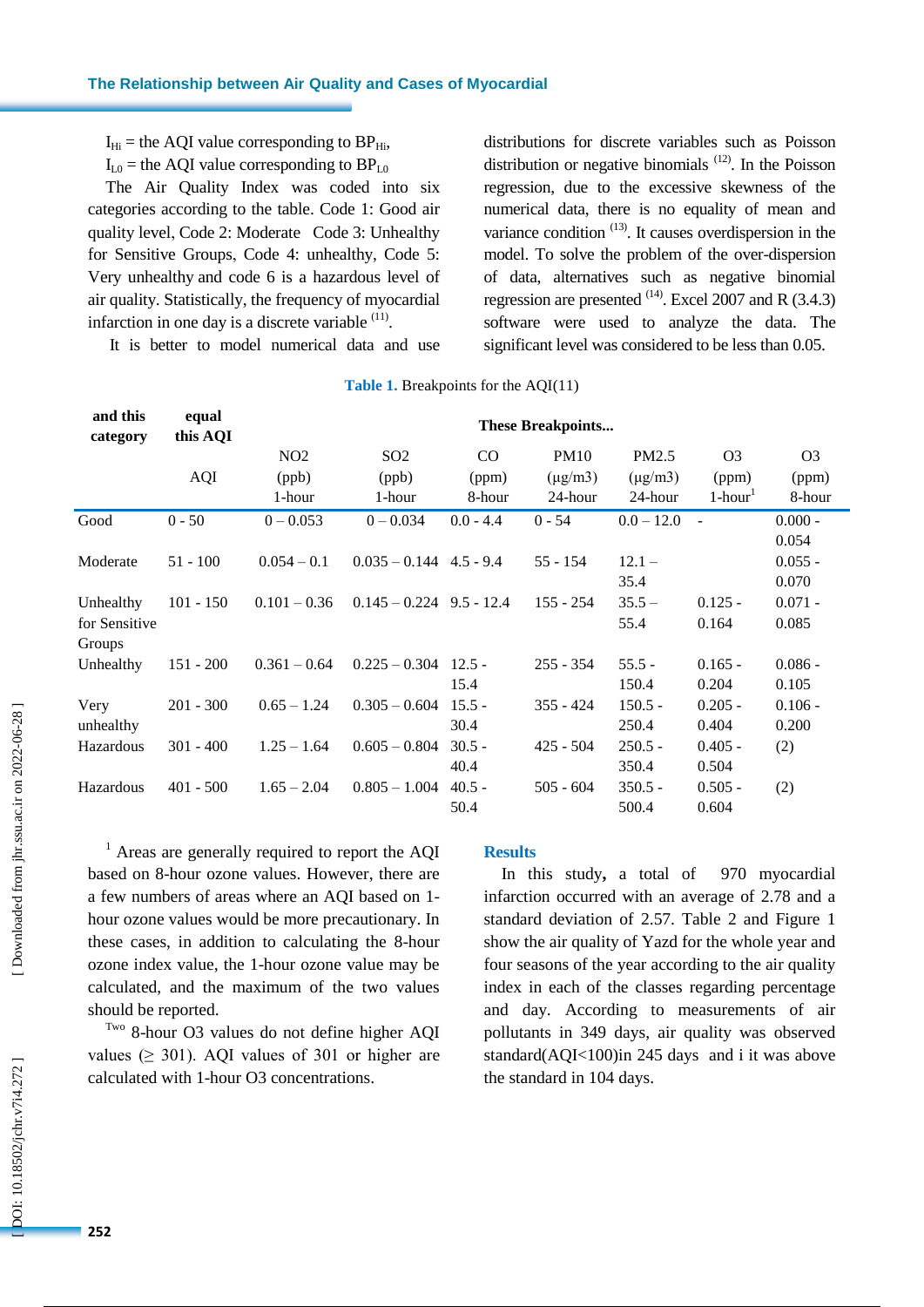| <b>AQI</b>                                                                    | <b>Status</b>                            | $Spring(\% )$        | $Summer(\% )$ | $Fall(\%)$ | Winter $\frac{6}{6}$ | $Total(\%)$ |
|-------------------------------------------------------------------------------|------------------------------------------|----------------------|---------------|------------|----------------------|-------------|
| $0 - 50$                                                                      | Good                                     | 12 (13.3%)           | $\Omega$      | $\Omega$   | $5(6.9\%)$           | $17(4.8\%)$ |
| $51 - 100$                                                                    | Moderate                                 | 64 (71.1%)           | 71 (82.5%)    | 32 (36.8%) | $61(70.9\%)$         | 228 (65.3%) |
| $101 - 150$                                                                   | Unhealthy for<br><b>Sensitive Groups</b> | 12 (13.3%)           | $8(9.3\%)$    | 50 (57.4%) | 12 (13.9%)           | 82 (23.5%)  |
| $151 - 200$                                                                   | Unhealthy                                | $\Omega$             | $4(4.6\%)$    | $4(4.6\%)$ | $8(9.3\%)$           | $16(4.6\%)$ |
| $201 - 300$                                                                   | Very unhealthy                           | $1(1.1\%)$           | $3(3.6\%)$    | $1(1.2\%)$ | $\theta$             | $5(1.4\%)$  |
| $301 - 400$                                                                   | Hazardous                                | $1(1.1\%)$           | 0             | 0          | $\theta$             | $1(0.4\%)$  |
| was available                                                                 | Number of days since the valid data      | 90<br>87<br>86<br>86 |               | 349        |                      |             |
| The number of days that the AQI was<br>higher than the standard in Iran (100) |                                          | 14                   | 15            | 55         | 20                   | 104         |



250 228 Good 200 **Moderate** 150 Unhealthy for sensitive 100 groups  $\overline{71}$ 64 Unhealthy 61 50 50 very Unhealthy  $43<sub>0</sub>$ 12, 410  $011$ o o  $\mathbf 0$ Spring winter total Hazardous

**Figure 1 .** General condition of air quality in Yazd using air quality index considering year and season



**Figure 2 .** Contribution of contaminants responsible for pollution in Yazd (in cases where the air quality index exceeds the standard of Iran) considering year and season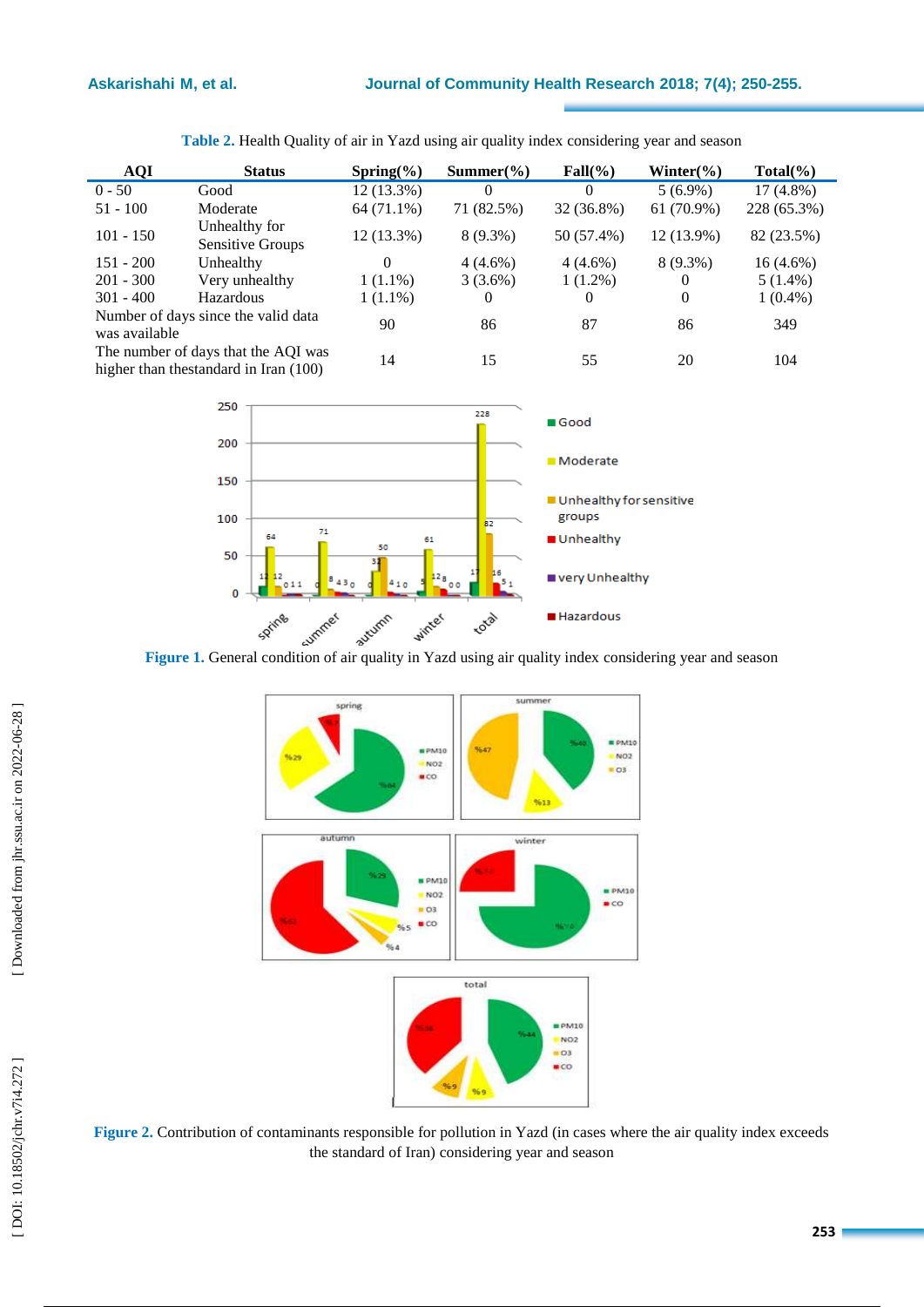Figure 2 shows the contribution of each pollutant and seasons when the air quality index was above the standard level, based on percentage points. In 86 days, 104 days of  $PM_{10}$ and CO contaminants were introduced as responsible contaminants.The maximum and minimum number of days the air quality index exceeded the standard level was 55 days in Autumn and 14 days in the Spring .

|  |  |  | <b>Table 3.</b> Fit the findings of the negative binomial regression model |  |
|--|--|--|----------------------------------------------------------------------------|--|
|  |  |  |                                                                            |  |

|                                | <b>IRR</b> | <b>CI 95% IRR</b> | p-value |
|--------------------------------|------------|-------------------|---------|
| Good                           | 1.76       | 1.12 2.72         | 0.01    |
| Moderate                       | 1.29       | 0.82 2.06         | 0.27    |
| Unhealthy for Sensitive Groups | 2.1        | 3.4<br>1.31       | 0.002   |
| Unhealthy                      | 3.36       | 1.92 5.96         | < 0.001 |
| Very unhealthy                 | 2.07       | 0.98 4.44         | 0.056   |
| Hazardous                      | 1.83       | 0.66 13.71        | 0.16    |

Table 3 shows the relationship between air quality index and cases of myocardial infarction . There is a significant relationship between " Unhealthy for Sensitive Groups " and "Unhealthy" relative to air quality.

# **Discussion**

According to the findings of this study , the air quality index in Yazd is standard in the 70% of the days in a year, and exceeds the standard by 30% of the days in a year . The results showed that in most days of the year , contaminants CO and PM10 are responsible for pollutants. Moreover, 442 cases (45/5%) of myocardial infarction have occurred in the days that the air quality has exceeded the standard. This study also examined the relationship between air quality and myocardial infarction cases in the days that the air was unhealthy for sensitive and unhealthy groups. ASignificant relationship was observed between the days that the air quality was good. In this study, the relationship between air quality index and myocardial infarction rates was studied, which was not investigated in other studies. Considering the findings of the study and standards on air quality announced by the US Environmental Protection Agency , the air quality can only exceed the standard in just one day of the year, and more than a day is beyond the standard limits  $(11)$ .

In a study by Mokhtari et al. in Yazd , the risk attributed with PM10 in early death and

cardiovascular disease was  $460$  cases  $(10)$ .

In a study by Cheraghi et al., in the air quality of Tehran ,CO was identified as a responsible contaminant<sup>(15)</sup>.

In the study by Arfaeinia et al. which compared the quality of metropolitan areas of Tehran, Isfahan and Shiraz, air quality exceeded the standard for 341, 322 and 85 days respectively.  $PM_{10}$  was responsible for the pollutantin those days  $(16)$ . The limitations of the study was ecological nature of the study that prevents the examination of individual characteristics and inaccessibility of PM2.5 and PM1 pollutant data due to the lack of a measuring device for these pollutants

# **Conclusion**

Theair quality of Yazd is beyond the standard in 104 days. It is recommended that people with heart and respiratory disease, and the children reduce long and heavy out -of -home activities. Considering that there is an air pollution monitoring station in Yazd, it is suggested to have a more accurate assessment of the air quality according to existing standards an d to increase the number of air pollutant measurement stations.

#### **Acknowledgments**

This article is taken from the master's thesis of Biostatistics with ethics code IR.SSU.SPH.REC. 1396.104 approved at Yazd Shahid Sadoughi University of Medical Sciences that was carried